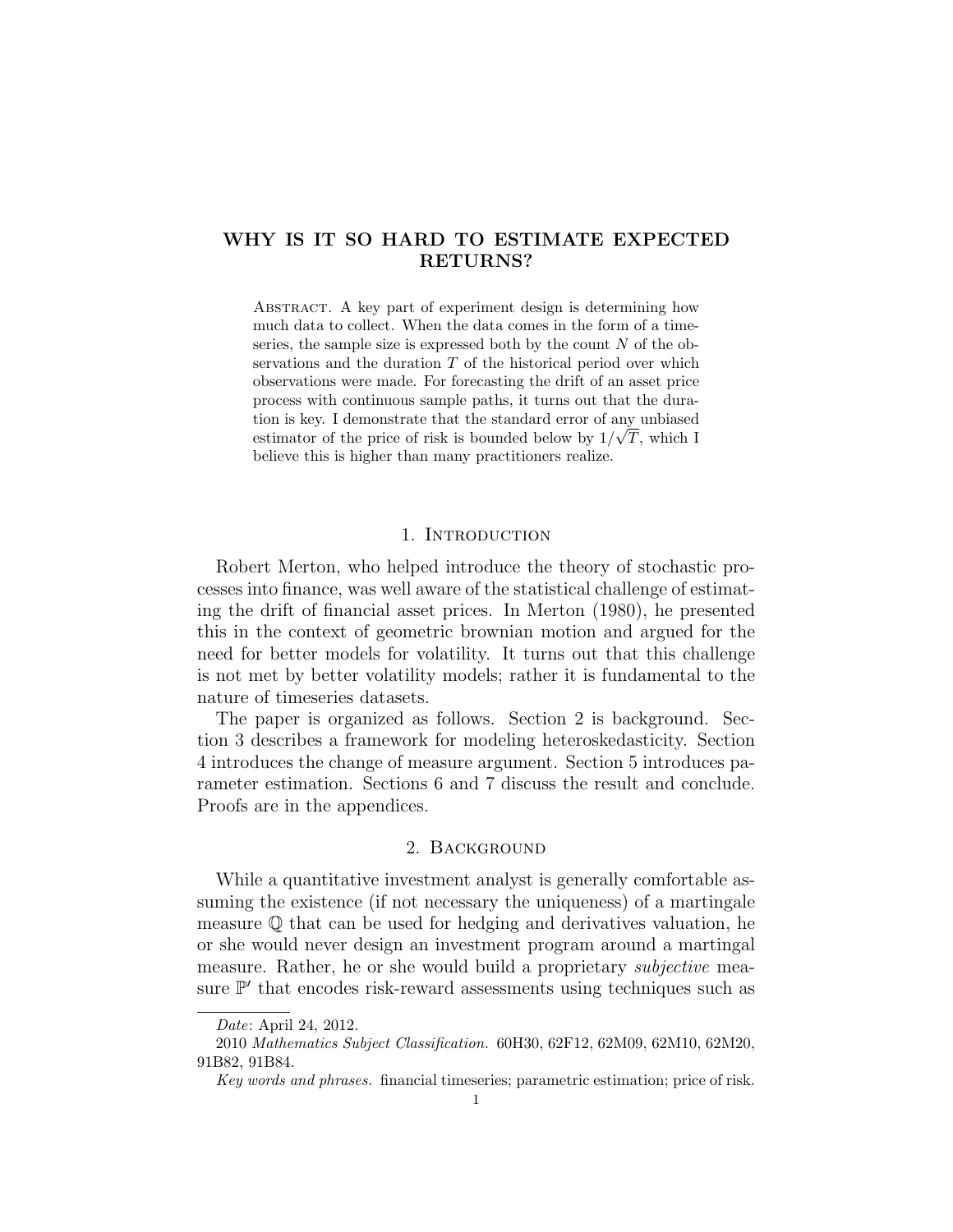the framework in Black and Litterman (1992). See Meucci (2005) for an example of this program.

But even with the best and broadest fundamental research, an analyst will not have views on every possible investment that might be available to diversify the portfolio. So he or she face a need to construct what might be termed an *objective* measure  $\mathbb{P}$  that can be used as a foundation upon which to construct subjective views<sup>1</sup>.

It is natural that one would prefer to calibrate this measure to historical data. Backtesting provides some comfort that an objective P that generally models short-term market risk phenomena can indeed be estimated from data. But one is usually confounded by the corresponding forecasts for absolute or relative asset returns. The goal of this paper is to provide an intuitive explanation for why it is so difficult (if not futile) to forecast expected returns from historical data.

### 3. Martingale Measure

Let us start by considering a risky asset whose value (with reinvested dividends) is a process  $S_t$  with continuous sample paths, and an instantaneously risk-free investment with value process  $B_t$   $(dB_t = rB_t dt)$ defines the risk-free interest rate r). Let  $\mathcal{F}_t$  be the natural filtration generated jointly by  $S_t$  and  $B_t$ . If a risk-neutral measure Q exists, there exists a Q-martingale  $Y_t$  with  $Y_0 = 0$  and quadratic variation  $\langle Y \rangle_t$  such that the discounted process is a Doléans-Dade exponential,

$$
\frac{S_t}{B_t} = \frac{S_0}{B_0} e^{Y_t - \frac{1}{2} \langle Y \rangle_t}
$$

We can write a stochastic differential equation for  $Y_t$  in terms of volatility  $\sigma > 0$  as

$$
dY_t \triangleq \sigma dW_t
$$

where  $W_t$  is a brownian motion<sup>2</sup> under  $\mathbb Q$  and  $\sigma$  is  $\mathcal{F}_t$ -measurable.

See for example Applebaum (2004), chapter 5, for background on this approach.

Now we can define our data generating process as

$$
X_t \triangleq \log \frac{S_t}{B_t}
$$

<sup>1</sup>Or perhaps for independent risk management purposes.

<sup>&</sup>lt;sup>2</sup>We will focus here on (non-anticipating) Wiener processes rather than other more general Lévy processes or anticipating processes such as fractional brownian motion.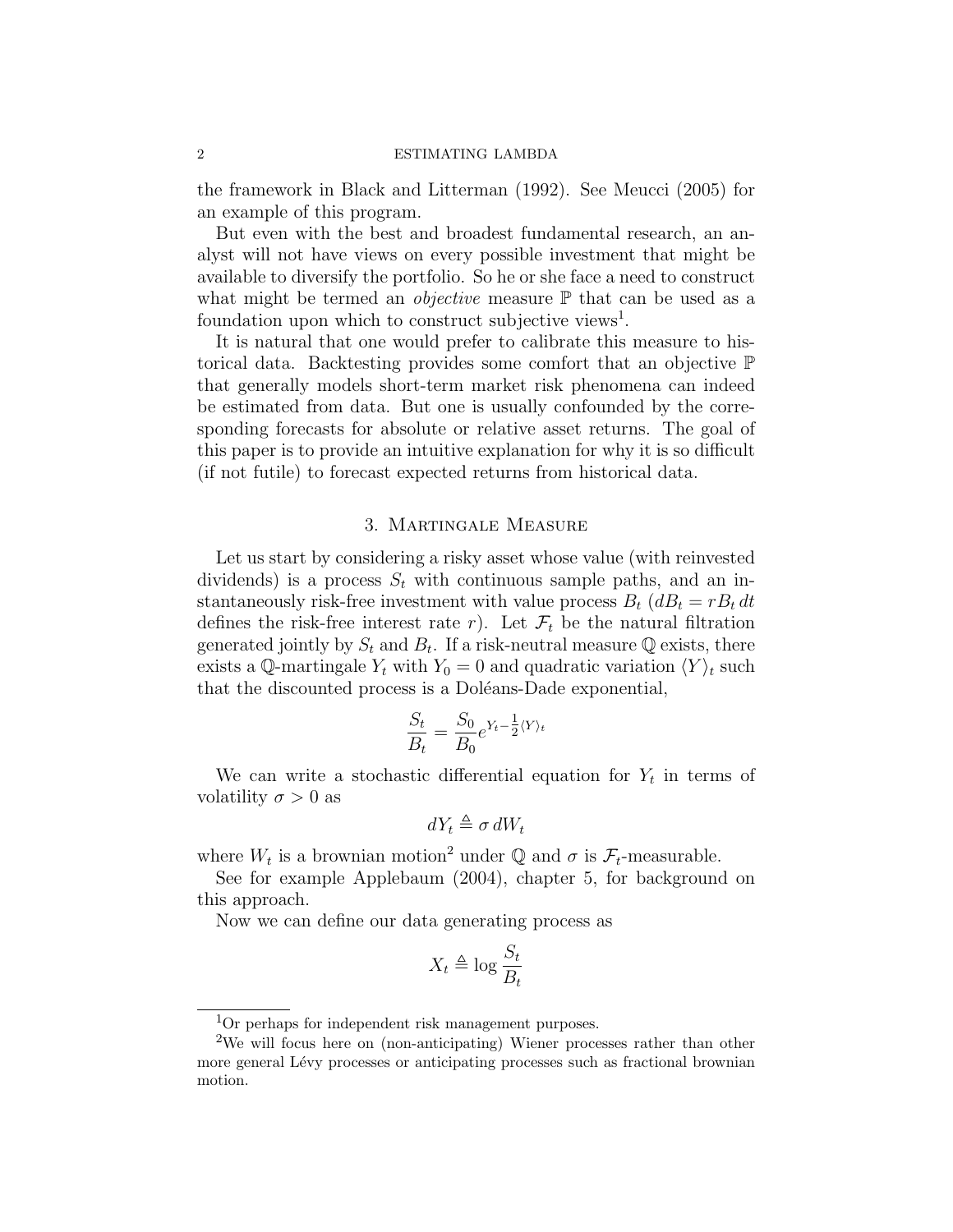Then

(1) 
$$
X_t = X_0 + \int_0^t \sigma dW_s - \int_0^t \frac{1}{2} \sigma^2 ds
$$

Note that this framework is not restricted to assets with normal returns. The form of the volatility is completely general at this juncture. The only restriction we make is to continuous sample paths for cumulative total return.

3.1. Parameterization. In practice, we need to make some assumptions about the form of the volatility  $\sigma$  in order to model it. For example, let us say it is a function of some finite collection of past levels of the data generating process and possibly time. To make this more familiar, let us discretize time according to the partition  $0 = t_0 < t_1 < \cdots < t_N = T$  and let

(2) 
$$
\int_0^{t_n} \sigma \, dW_s = \sum_{i=1}^n \sqrt{\frac{h_i}{t_i - t_{i-1}}} \left( W_{t_i} - W_{t_{i-1}} \right)
$$

where each  $h_i$  is  $\mathcal{F}_{t_{i-1}}$ -measurable. Then we have

$$
\epsilon_i \triangleq X_{t_i} - \mathbf{E}^{\mathbb{Q}} \left[ X_{t_i} | \mathcal{F}_{t_{i-1}} \right]
$$

$$
= \sqrt{\frac{h_i}{t_i - t_{i-1}}} \left( W_{t_i} - W_{t_{i-1}} \right)
$$

For example, the popular GARCH(1,1) model (see Engle (1982)) can be expressed in these terms as

$$
h_i \triangleq \omega + \alpha \epsilon_{i-1}^2 + \beta h_{i-1}
$$

with parameters  $\omega$ ,  $\alpha$ ,  $\beta$ , and  $h_0$  (one usually assumes  $\epsilon_0 = 0$ ).

Let us refer collectively to the parameters for the volatility model<sup>3</sup> as  $\theta$ .

Since under (2),

$$
X_{t_i} | \mathcal{F}_{t_{i-1}} \sim \mathcal{N} \left( X_{t_{i-1}} - \frac{1}{2} h_i, h_i \right)
$$

one could define the joint density  $f_X^{\mathbb{Q}}(x; \theta)$  associated with this model for the data generating process and use it as a likelihood or quasilikelihood function to estimate the volatility parameters<sup>4</sup>.

<sup>&</sup>lt;sup>3</sup>The implied volatility model parameters calibrated from derivatives prices characterize a potentially different risk-neutral measure  $\mathbb{Q}'$ . One observes this, for example, in the Engle (2012) NYU Stern V-lab studies that compare the CBOE<sup>®</sup> VIX<sup>®</sup> implied volatility index to various GARCH estimates for S&P  $500^{\circledR}$  stock index volatility.

<sup>&</sup>lt;sup>4</sup>Some authors omit the  $-\frac{1}{2}h_i$  term in the mean, which is usually inconsequential.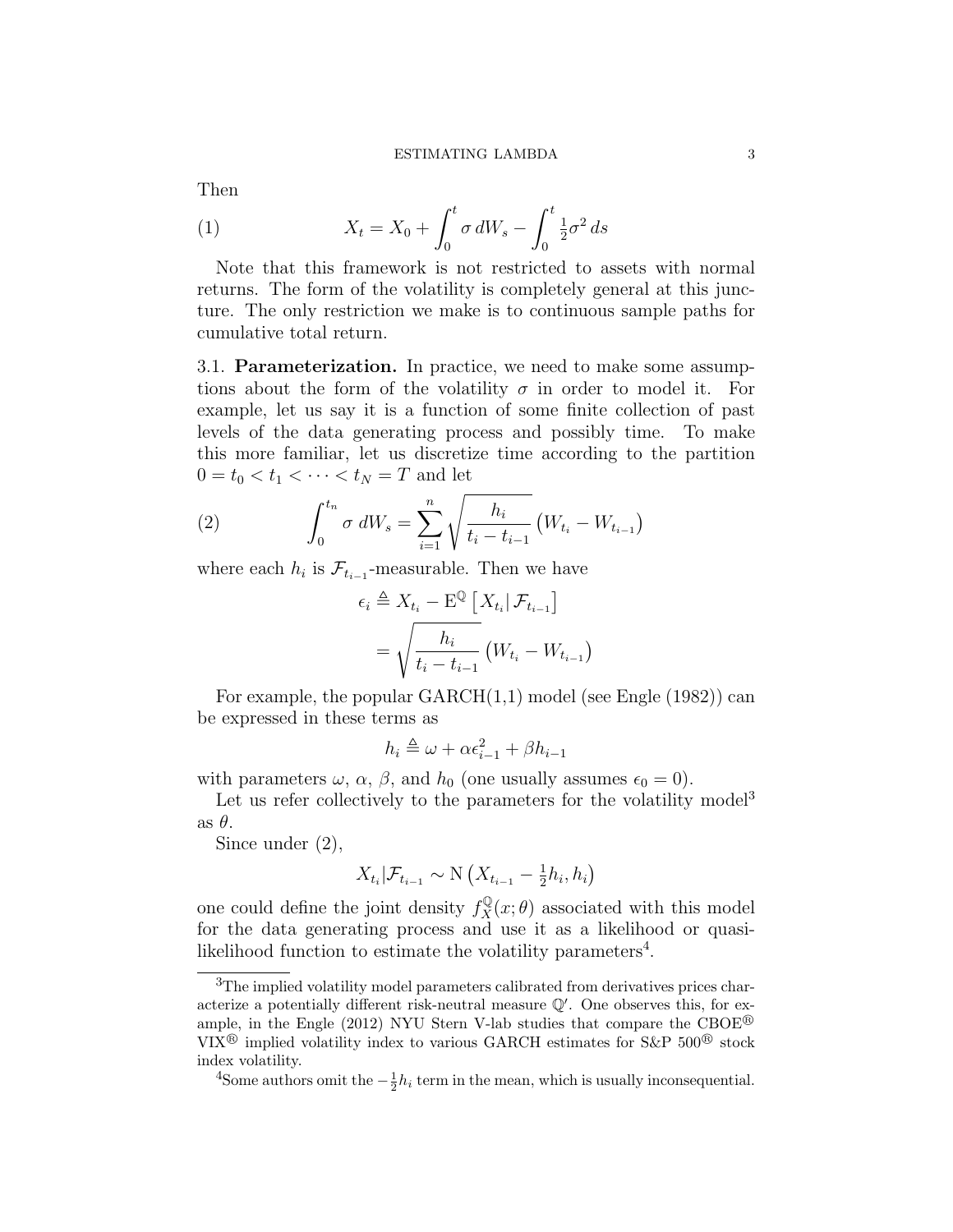The approach above is purposefully concrete. A<sub>it-Sahalia</sub> (2002) presents an alternate approach to the model parameterization in terms of a series approximation. Bandi and Phillips (2003) present an attractive non-parametric estimation approach for time-homogeneous processes. There are corresponding versions of  $\theta$  for each.

### 4. Change of Measure

Of course the discounted price process for the risky asset will not be a martingale under the objective probability measure P. We handle this in the natural way by introducing the Radon–Nikodým derivative,

$$
\frac{d\mathbb{P}}{d\mathbb{Q}} \triangleq e^{Z_t - \frac{1}{2}\langle Z \rangle_t}
$$

where

$$
Z_t \triangleq \int_0^t \lambda \, dW_s
$$

with the  $\mathcal{F}_t$ -measurable value  $\lambda$  termed the "price of risk".

We will explore the problem of estimating the price of risk using historical data. Let us restrict ourselves to the simplest model where  $\lambda$  is a constant. In this case,

(3) 
$$
\frac{d\mathbb{P}}{d\mathbb{Q}} = e^{\lambda W_t - \frac{1}{2}\lambda^2 t} \text{ for constant } \lambda
$$

Introducing the concept of asset price drift,  $\mu$ , our model can be expressed in more conventional terms as

$$
dS_t = \mu S_t dt + \sigma S_t d\tilde{W}_t
$$

where  $\tilde{W}_t \triangleq W_t - \lambda t$  is a P-martingale and  $\mu \triangleq r + \lambda \sigma$ . In our construction  $\mu$ , unlike  $\lambda$ , is not a parameter that can be estimated per se because r and  $\sigma$  are dynamic; although one could propagate the forecast errors for r and  $\sigma$  in combination with the standard error for  $\lambda$  to estimate the error of a forecast for  $\mu$ .

Let us represent the concatenation of the volatility parameters  $\theta$  with  $\lambda$  as  $\theta + \lambda$ .

#### 5. Parameter Estimation

Let us say we have a time series of  $N+1$  observations collected over a period of T years,  $x = (x_0, x_{t_1}, \ldots, x_{t_{N-1}}, x_T)'$ , which we can think of as a realization of the random vector  $X = (X_0, \ldots, X_T)'$  whose likelihood under the objective measure is

$$
f_X^{\mathbb{P}}(x;\theta,\lambda) = f_{X_{t_1}|\mathcal{F}_0}^{\mathbb{P}}(x_{t_1}) \cdots f_{X_T|\mathcal{F}_{t_{N-1}}}(x_T)
$$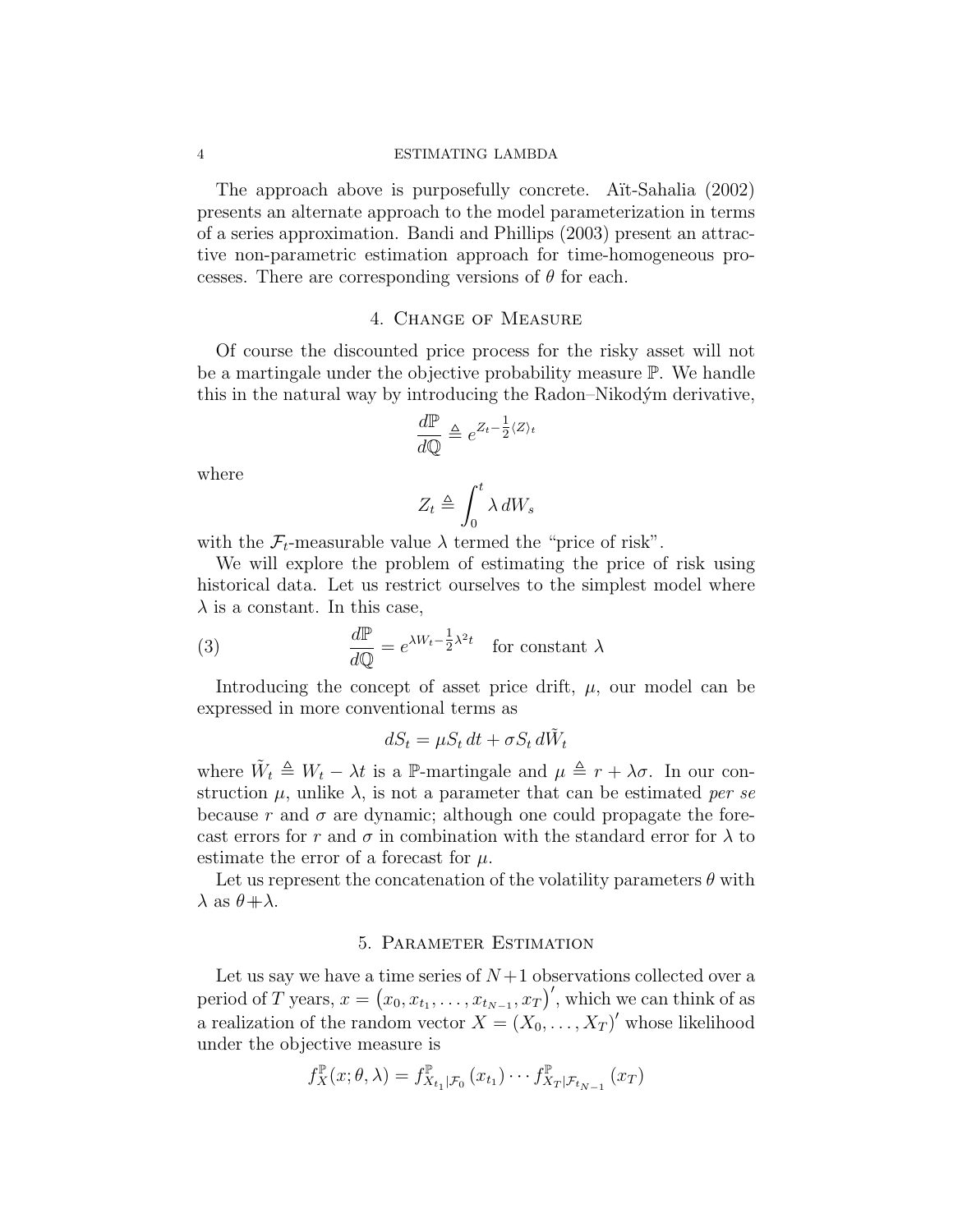The key observation comes from the relationship between the  $\mathbb P$  and Q versions of this characterization from (3):

(4) 
$$
\log f_X^{\mathbb{P}}(X;\theta,\lambda) = \log f_X^{\mathbb{Q}}(X;\theta) + \lambda W_T - \frac{1}{2}\lambda^2 T
$$

where

$$
f_X^{\mathbb{Q}}(X;\theta) \triangleq f_X^{\mathbb{P}}(X;\theta,0)
$$

and

$$
W_T = \int_0^T \frac{dX_t}{\sigma} + \int_0^T \frac{\sigma}{2} dt
$$

from  $(1)$ .

Note that  $W_T$  in (4) is the *terminal value* of the latent driving process for our risky asset. Intermediate values cancel out.

5.1. Fisher information. The Fisher information for our experiment can be expressed as the negative curvature of the log-likelihood averaged over all possible realizations.

$$
\mathcal{I}(\theta,\lambda) \triangleq \mathrm{E}^{\mathbb{P}}\left[-\frac{\partial^2 \log f_X^{\mathbb{P}}(X;\theta,\lambda)}{\partial(\theta+\lambda)'\,\partial(\theta+\lambda)}\right]
$$

An experiment with a strongly-peaked log-likelihood gives more precise joint estimates for the unknown parameters than an experiment with a flatter log-likelihood.

In this case, we can use the change of measure to isolate and focus on the market price of risk parameter.

(5) 
$$
\mathcal{I}(\theta,\lambda) = \begin{pmatrix} \mathcal{I}(\theta) - \lambda \mathbf{E}^{\mathbb{P}} \frac{\partial^2 W_T}{\partial \theta' \partial \theta} & -\mathbf{E}^{\mathbb{P}} \frac{\partial W_T}{\partial \theta'} \\ -\mathbf{E}^{\mathbb{P}} \frac{\partial W_T}{\partial \theta} & T \end{pmatrix}
$$

where

$$
\mathcal{I}(\theta) \triangleq \mathrm{E}^{\mathbb{P}} \left[ -\frac{\partial^2 \log f_X^{\mathbb{Q}}(X;\theta)}{\partial \theta' \partial \theta} \right]
$$

5.2. Cramér–Rao bound. The Cramér–Rao bound is a lower bound on the covariance of any unbiased estimator. See appendix B for a proof. In this case,

$$
\operatorname{cov}^{\mathbb{P}}\left[\hat{\theta} + \hat{\lambda}\right] \ge \mathcal{I}(\theta, \lambda)^{-1}
$$

The diagonal entries of the inverse Fisher information are the squared standard errors. Since the Fisher information (5) is positive semidefinite, the result (7) from appendix A, on a bound for the bottom right entry of  $\mathcal{I}(\theta,\lambda)^{-1}$ , leads directly to the main result,

(6) 
$$
\hat{\lambda}
$$
 unbiased  $\implies$  s.e.  $\hat{\lambda} \ge \frac{1}{\sqrt{T}}$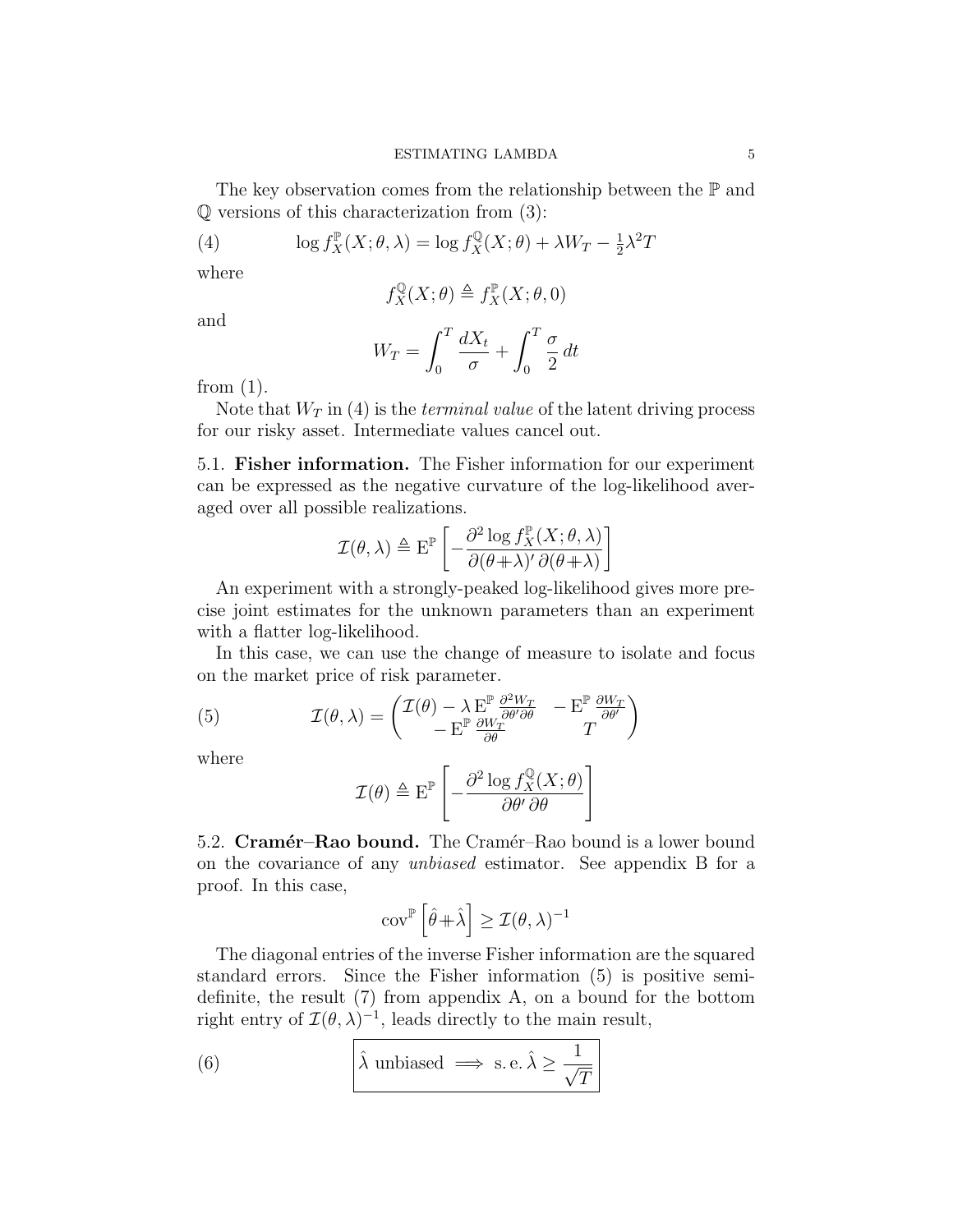#### 6. Discussion

While there may be unbiased estimators for the parameters of the volatility whose standard errors can be reduced by increasing the size of the sample N (see Florens-Zmirou (1993) for example), all unbiased estimators of the excess return will have standard errors fundamentally bound by the length of the historical period T.

Estimating the price of risk for an asset on an ex ante basis is closely related to measuring the Sharpe ratio of an asset on an ex post basis. See for example Lo (2002). To a performance analyst, a value of of  $+0.5 \,\mathrm{yr}^{-1/2}$  for the Sharpe ratio would be considered acceptable, while a value of  $0.0 \text{ yr}^{-1/2}$  would not. In order to reliably discriminate between  $\hat{\lambda} = 0.5 \text{ yr}^{-1/2}$  and  $\hat{\lambda} = 0.0 \text{ yr}^{-1/2}$ , a statistician would probably insist on SE  $\hat{\lambda} \leq 0.25$  yr<sup>-1/2</sup> if not less.

Our result implies that an analyst in this situation would conclude he or she needs  $T \gtrsim 16$  years if he or she wanted to use an unbiased estimator to make statistically significant claims about the relative prospects of assets. It is difficult to argue that the economic basis for an asset's relative return remains stationary over such a long period. With the presence of corporate actions, technology and marketplace innovations, and management changes, many professional equity analysts are reluctant to use data more than two years old for forecasting.

Assuming that an analyst is aware of this result—or at least sensitive to statistical significance—how should he or she proceed? Below is a brief survey.

6.1. Long history. Setting aside doubts about structural stationarity, perhaps one can follow Merton's lead and develop a sufficiently sophisticated volatility model to capture long-term historical dynamics. Recent history puts the scale of this challenge into perspective: the last sixteen years have included several regimes punctuated by a number of significant events such as: the 1997 Asian financial crisis, the collapse of the "dot-com" bubble, the accounting scandals leading to Sarbanes–Oxley<sup>5</sup>, the 1998 Russian default and the failure of LTCM, the August 2008 "quant crisis" and the collapse of the "subprime" mortgage bubble, the financial crisis leading to  $Dodd-Frank<sup>6</sup>$ ,

<sup>&</sup>lt;sup>5</sup>Entitled, "An act to protect investors by improving the accuracy and reliability of corporate disclosures made pursuant to the securities laws, and for other purposes." Public Law 107–204 approved July 30, 2002.

<sup>&</sup>lt;sup>6</sup>Entitled, "An act to promote the financial stability of the United States by improving accountability and transparency in the financial system, to end "too big to fail", to protect the American taxpayer by ending bailouts, to protect consumers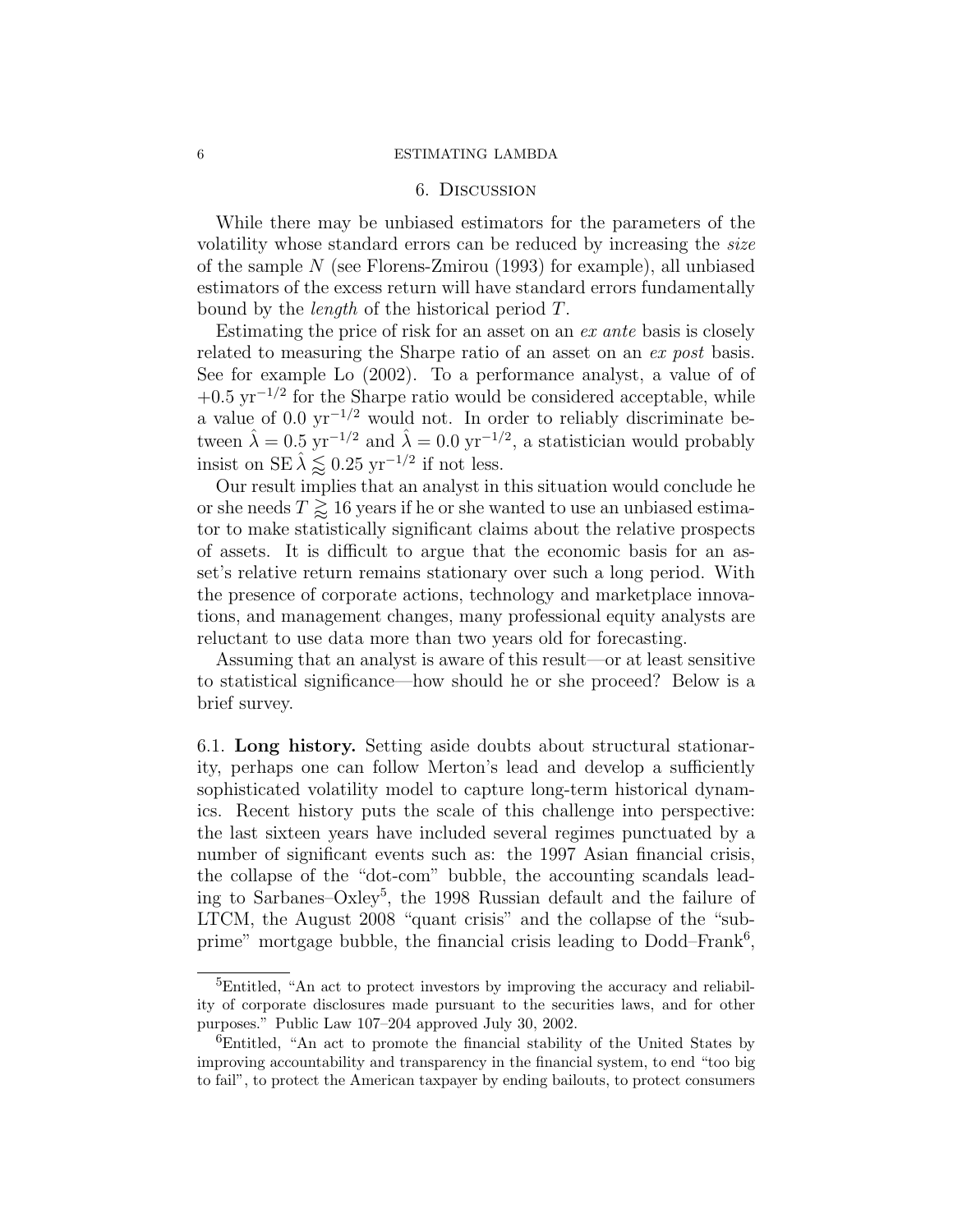the May 2010 "flash crash", and the August 2011 volatility shock and European sovereign debt crisis.

6.2. Equilibrium. One approach is to appeal to the Capital Asset Pricing Model and suppose that the price of risk is shared across several assets as a common "market price of risk" or even a "world price of risk" as in Harvey (1991). The advantage of this is that under a joint volatility model, one has a cross section of time series of latent sample paths all exhibiting the same drift. To the extent that these processes are not mutually dependent, the benefits of combining these data into a panel is not entirely diluted.

6.3. Representative agents. Another more fundamental approach is to reverse-engineer some benchmark portfolio or some set of heuristic constraints on a practicable portfolio implementation along with an assumption about the preferences of a representative agent. See Sharpe (1974). This leads to a solution or restricted domain for the allocationimplied asset returns.

6.4. Bias. Finally, one could reject unbiased estimators altogether. This is becoming more common in practice, with explicitly biased James–Stein shrinkage estimators or more subtly biased Bayesian estimators. For example, Merton (1980) recommends using a prior whose support excludes negative values.

This approach is less problematic for statisticians working in finance, who often have the luxury of being their own clients<sup>7</sup>.

## 7. Conclusion

For an asset that can be financed at the risk-free rate, and whose value process is continuous, the price of risk is the only meaningful measure of its relative worth. I have shown that one would need to work with almost two decades of historical data in order to be able to reliably estimate this quantity using an unbiased estimator. Such data presents unusual challenges which may be insurmountable. Alternative approaches involve additional assumptions which may be challenging to defend.

from abusive financial services practices, and for other purposes." Public Law 111– 203 approved July 21, 2010.

<sup>&</sup>lt;sup>7</sup>In any case one should be open about one's use of bias in analyses and studies that a colleague or reader might assume to be objective.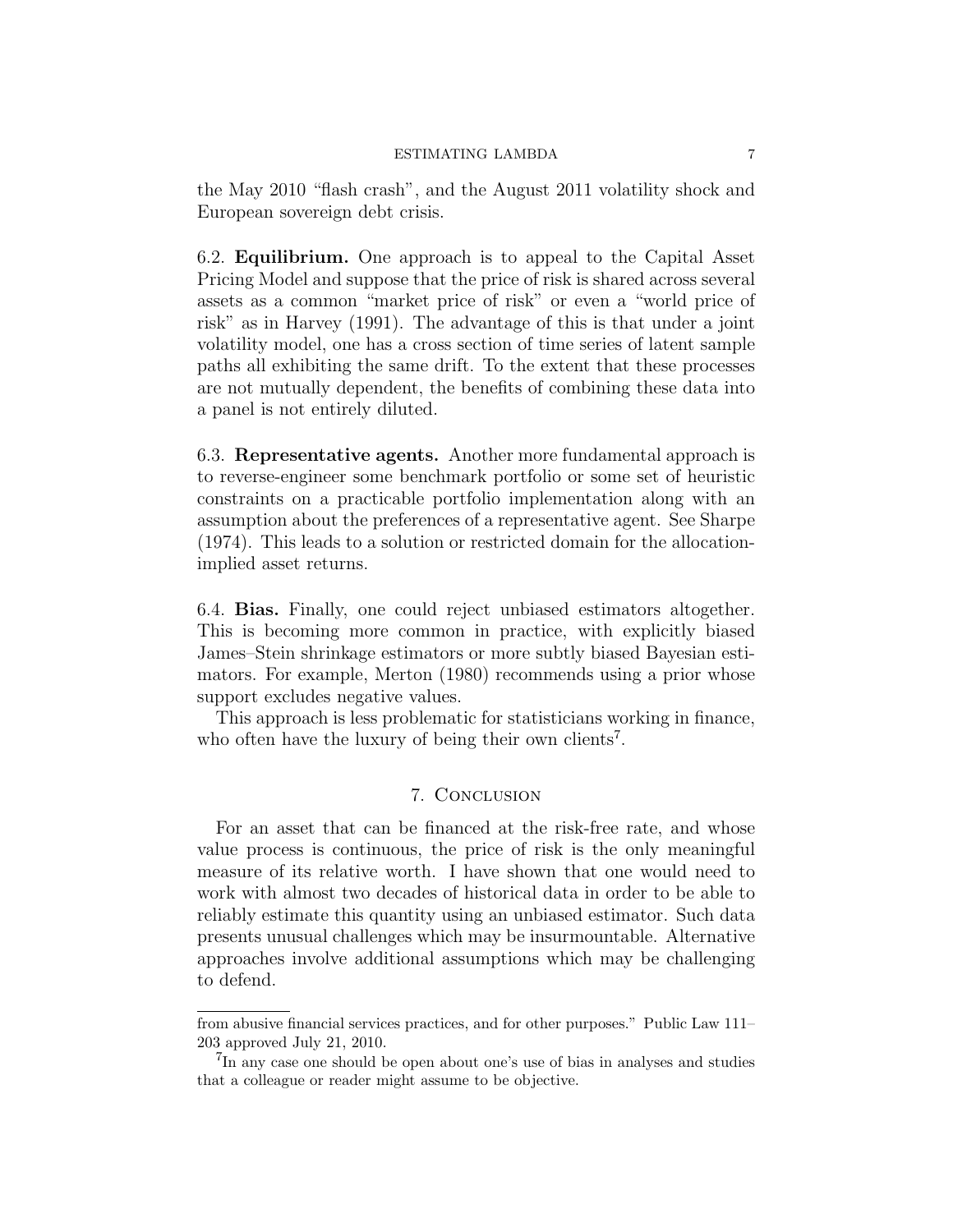#### 8. Acknowledgments

I am grateful to Simon Babbs, Long Kang, and Nancy Verma of The Options Clearing Corporation and Jingnan Zhang of the University of Minnesota for their helpful comments and suggestions.

## Appendix A. Block Positive Semi-Definite Matrices

Let A be a symmetric matrix,  $a$  a vector, and  $\alpha$  a scalar and define

$$
M = \begin{pmatrix} A & a \\ a' & \alpha \end{pmatrix}
$$

Assuming it exists,

$$
M^{-1} = \begin{pmatrix} A^{-1} & 0 \\ 0 & 0 \end{pmatrix} + \frac{1}{\alpha - a' A^{-1} a} \begin{pmatrix} A^{-1} a a' A^{-1} & -A^{-1} a \\ -a' A^{-1} & 1 \end{pmatrix}
$$

where we recognize in the second term the inverse of the Schur complement of  $A$  in  $M$ . Note that this may be relevant in extending the result of this paper to more general descriptions of the price of risk.

Let us further assume that both  $A$  and  $M$  are positive semi-definite. Therefore, there is a lower-diagonal Cholesky matrix B such that  $A =$  $BB'$ , a vector b, and a scalar  $\beta$  such that

$$
M = \begin{pmatrix} B & 0 \\ b' & \beta \end{pmatrix} \begin{pmatrix} B' & b \\ 0' & \beta \end{pmatrix} = \begin{pmatrix} A & Bb \\ b'B' & b'b + \beta^2 \end{pmatrix}
$$
  
so  $a = Bb$  thus  $b = B^{-1}a$ , and  $\alpha = a'B^{-1'}B^{-1}a + \beta^2$ . So  
 $0 \le a'A^{-1}a \le \alpha$ 

must hold, or

(7) 
$$
\frac{1}{\alpha - a' A^{-1} a} \ge \frac{1}{\alpha}
$$

That is, the bottom right entry of  $M^{-1}$  must be equal to or greater than the reciprocal of the bottom right entry of M.

## APPENDIX B. CRAMÉR-RAO LOWER BOUND

The Cramér–Rao lower bound is a classic result in statistics. I provide below an outline of a proof in the multi-parameter setting. See for example Keener (2010).

Consider an unbiased estimator  $\hat{\theta}(x)$  for an unknown parameter vector  $\theta$  with likelihood  $f_X(x)$  at sample x.

$$
0 = E\left[\hat{\theta}(X) - \theta\right] = \int \left(\hat{\theta}(x) - \theta\right) f_X(x) dx
$$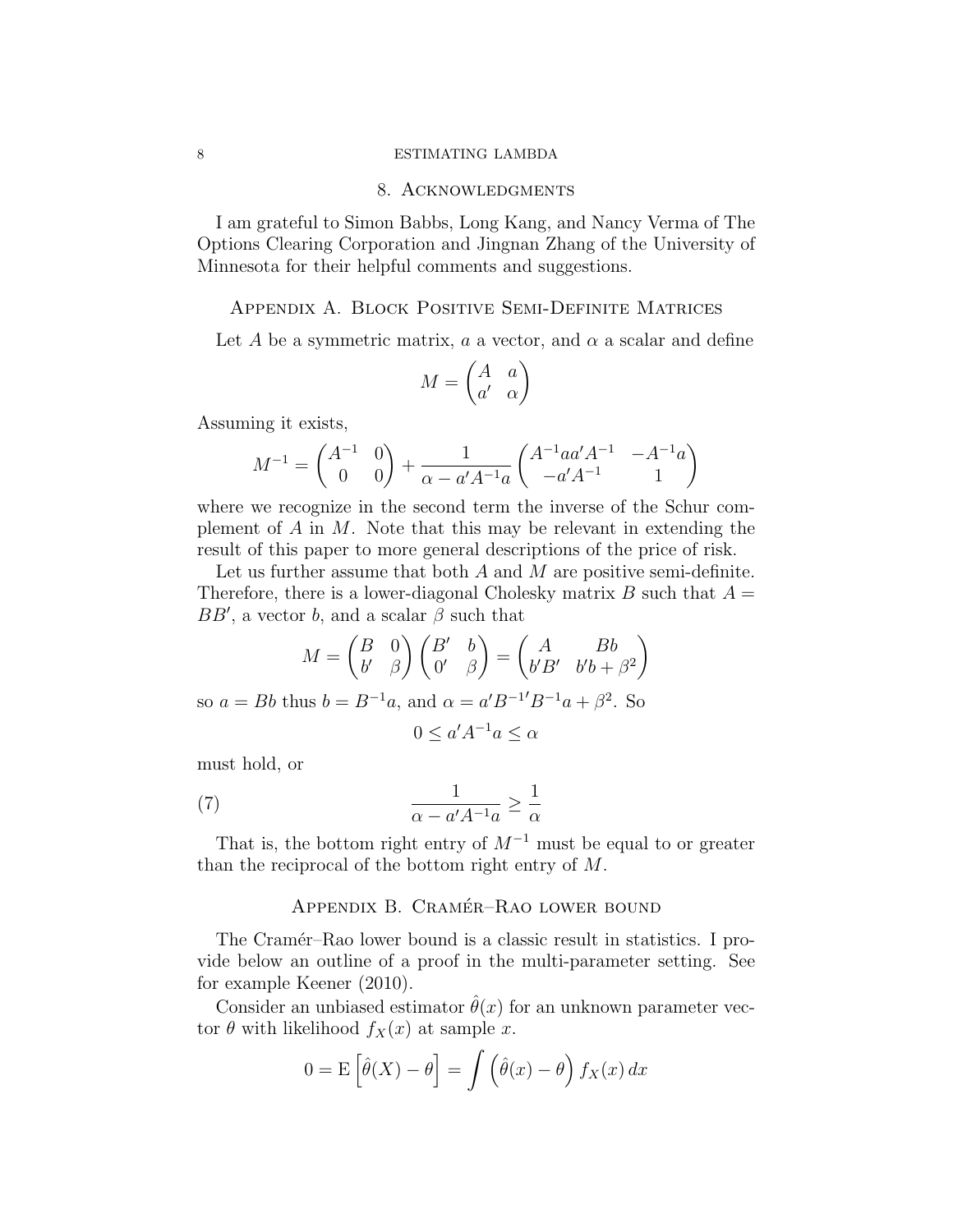If we take the (vector) derivative with respect to the parameters, and we are allowed to distribute it, we get

$$
0 = \int \left(\hat{\theta}(x) - \theta\right) \frac{\partial f_X(x)}{\partial \theta} dx - I \int f_X(x) dx
$$

or, with some manipulation,

$$
\int \left( \left( \hat{\theta}(x) - \theta \right) \sqrt{f_X(x)} \right) \left( \frac{\partial \log f_X(x)}{\partial \theta} \sqrt{f_X(x)} \right) dx = I
$$

Consider any vectors a and b in parameter space. The previous result means

$$
\int \left( a' \left( \hat{\theta}(x) - \theta \right) \sqrt{f_X(x)} \right) \left( \frac{\partial \log f_X(x)}{\partial \theta} \sqrt{f_X(x)} \, b \right) dx = a'b
$$

This can be thought of as an inner product in the Hilbert space  $L^2$ , which means we can apply Cauchy-Schwarz to get

$$
a' \left( \int \left( \hat{\theta}(x) - \theta \right) \left( \hat{\theta}(x) - \theta \right)' f_X(x) dx \right) a
$$

$$
b' \left( \int \frac{\partial \log f_X(x)}{\partial \theta'} \frac{\partial \log f_X(x)}{\partial \theta} f_X(x) dx \right) b \ge (a'b)^2
$$

Define the Fisher information to be

$$
\mathcal{I}(\theta) \triangleq \mathcal{E}\left[\frac{\partial \log f_X(X)}{\partial \theta'} \frac{\partial \log f_X(X)}{\partial \theta'}\right]
$$

$$
= \text{cov}\left[\frac{\partial \log f_X(X)}{\partial \theta'}\right]
$$

$$
= E\left[-\frac{\partial^2}{\partial \theta'} \frac{\partial \log f_X(X)}{\partial \theta'}\right]
$$

if the log-likelihood is twice differentiable on its support in the last instance.

With  $b \triangleq \mathcal{I}^{-1}(\theta) a$ , the previous result translates to

$$
\left(a'\operatorname{cov}\left[\hat{\theta}(X)\right]a\right)\left(a'\mathcal{I}^{-1}(\theta)a\right) \geq \left(a'\mathcal{I}^{-1}(\theta)a\right)^2
$$

So we can conclude that

$$
a'\left(\mathrm{cov}\left[\hat{\theta}(X)\right] - \mathcal{I}^{-1}(\theta)\right) a \ge 0
$$

for all vectors a.

This conforms with the definition of a positive semi-definite matrix, and can be written as

(8) 
$$
\operatorname{cov}\left[\hat{\theta}(X)\right] \geq \mathcal{I}^{-1}(\theta)
$$